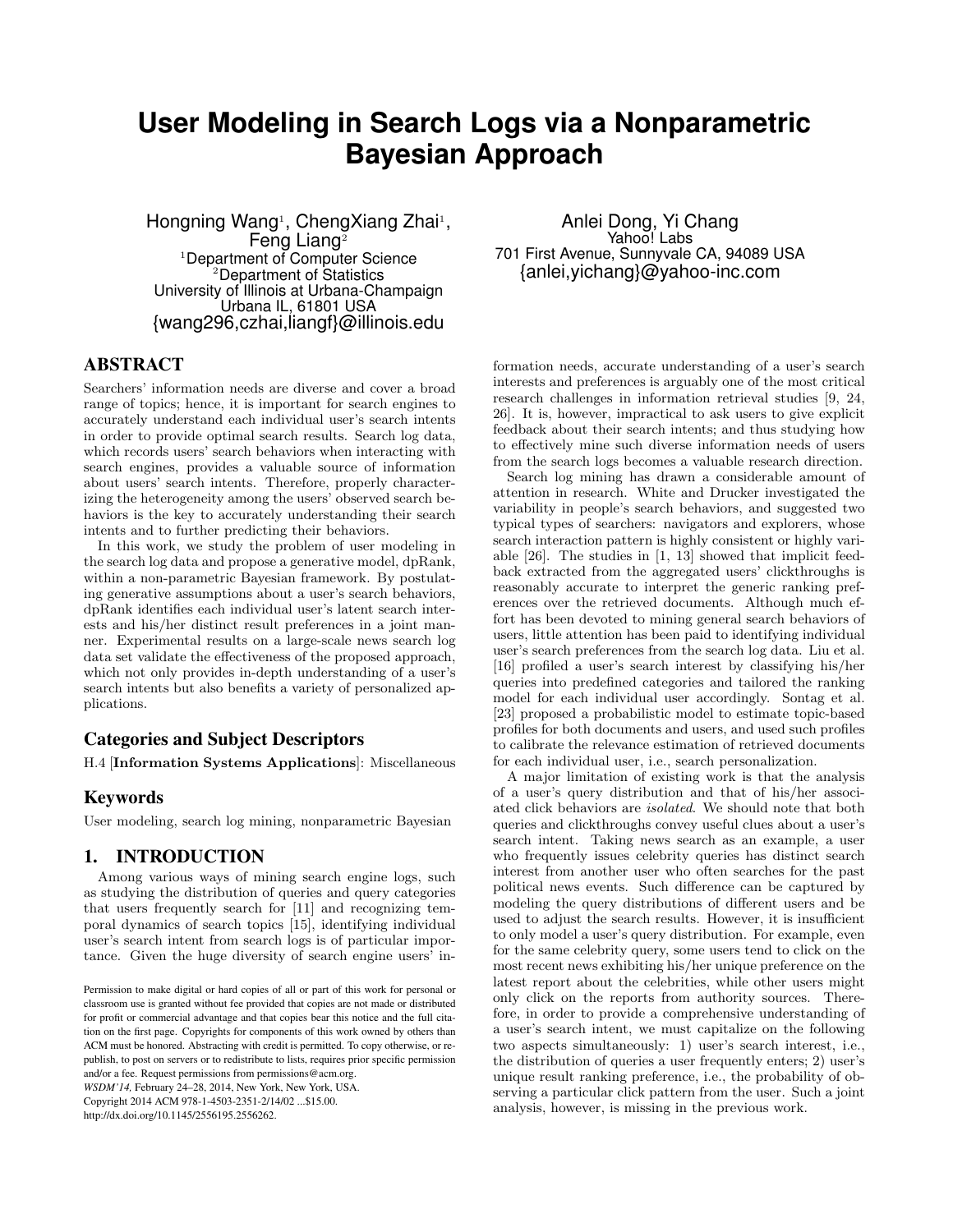In this paper, we study the problem of user modeling in search logs, and develop a generative model, dpRank, in the non-parametric Bayesian framework to enable *joint* modeling of query distributions and clickthrough patterns in each individual user. To capture the heterogeneity among all search users, we introduce a novel concept of *latent user groups*. In detail, each latent user group possesses a unique distribution over the queries: for instance, in news search, one group of users may frequently issue celebrity queries, while another group may only look for breaking news events. Meanwhile, the click preference of each latent user group is portrayed by the corresponding relative importance of the ranking features, which leads to distinct click patterns over the returned documents. For example, for the same input query, some group of users may want high authority websites (i.e., larger weight on the pagerank score), while the other groups may prefer the documents better matched with their queries (e.g., larger weight on the relevance features such as BM25). In order to characterize the heterogeneity among the queries and clickthroughs in a single user's search history, we model each user's search intent as a mixture over those latent user groups, where the mixing proportion governs each user's unique search behavior pattern.

By postulating such generative assumptions, homogeneity of users' aggregated search behaviors is captured by the latent user groups, while the variability of individual user's interaction patterns is captured by modeling each user as a mixture over the latent user groups. As a mixture model, the number of mixture components, which is usually manually set, determines the granularity of the model. However, due to the dynamic nature and scale of search logs, it is infeasible for us to manually exhaust the optimal number of the latent user groups. An appealing alternative is to adopt a fully data-driven approach, i.e., postulating Dirichlet process priors [8] over the mixture components, to exploit the clustering property of users' search behaviors. In dpRank, we assume the parameters characterizing each latent user group are drawn from a shared Dirichlet process; accordingly, the mixing proportion in each user over the latent groups is drawn from another Dirichlet process to accommodate such infinite number of components. As a result, the number of latent user groups can be automatically determined based on the data characteristics.

Knowledge discovered by dpRank from the search logs can be useful for many applications. Characteristics of latent user groups, such as those different criteria for document ranking, provide an in-depth understanding of search engine users. The estimated mixing proportion of latent user groups in each user can be used as a proxy to measure similarity between users for collaborative filtering based tasks, or for many other personalized applications.

To investigate the effectiveness of the proposed dpRank model for user modeling in search logs, we collected a large collection of search logs from a commercial news search engine. Experimental results validated our basic hypothesis that joint modeling of users' search behaviors, i.e., their queries and clicks, in search logs provides a more comprehensive and accurate understanding of users' search intents than those isolated modeling approaches. And the mined knowledge about users can benefit a variety of applications, e.g., search result ranking, collaborative query recommendation, and document re-ranking, to improve task performance. In addition, the proposed dpRank model is general; and thus it can be directly applied to many other types of search logs, e.g., web search and blog search logs.

# 2. RELATED WORK

A great amount of effort has been devoted to turning the massive search usage data in search engine logs into actionable knowledge: Jansen et al. [11] explored search logs to analyze the types of information users search for and how people do search within a web search engine; Kulkarni et al. studied the dynamics of search topics over time [15]; White and Drucker investigated variability in people's search interaction behaviors [26]. A comprehensive survey of research about search log mining can be found in [22].

While many studies have been performed on mining general interests of users from search logs, little work has been done on discovering knowledge about individual users. The related work in this direction can be summarized into two major categories.

One type of studies focuses on the semantic interpretation of queries. Liu et al. [16] categorized a user's queries into a set of ODP categories and tailored the ranking results for each individual user according to such identified search interest. Rose and Levinson [19] grouped the queries from the same user into search tasks, in which the user exhibits consistent information need.

Another type of work aims at accurately modeling and interpreting a user's ranking preferences from their click feedback. Joachims et al. [13] and Agichtein et al. [1] analyzed the reliability of implicit feedback generated from clickthrough data and designed a set of click heuristics to extract relative search result preferences from clicks in the search logs. Probabilistic click models [5, 7, 28] have been proposed for modeling user click behaviors and extracting intrinsic relevance information from the clickthroughs.

However, the aforementioned work isolated the analysis of query distribution in a user and that of associated click behaviors. Our approach extends the previous work to enable *joint* modeling of the queries and click behaviors of individual users. By postulating generative assumptions about a user's search behaviors, the proposed dpRank model identifies each individual user's latent search interests and his/her distinct ranking preferences in a unified way, which is necessary to capture subtle preference variations of user interests.

In terms of methodology, the most similar work to ours is Bian et al.'s "divide-and-conquer" approach for web search [3] and Giannopoulos et al.'s method for learning to rank user intent [10], although they isolated the analysis of users' query distribution and click patterns. In [3], Bian et al. represented the queries by the aggregated ranking features from pseudo-feedback documents, and clustered the queries into groups by the *k*-means algorithm. Within each identified query group, a separate RankSVM [12] model was trained to satisfy the group-specific ranking requirement. Giannopoulos et al. [10] took a similar procedure to cluster queries and estimate independent RankSVM models for each query group. In particular, they represented the queries by the weight vectors from RankSVM models learned in each query. However, in both of these two methods, query is the major focus of study, and they grouped the queries either by the derived query features or click patterns. But neither of them model the users, who generated the queries and clicks.

# 3. METHOD

In this work, we propose a generative model, dpRank, to enable *joint* modeling of users' queries and clicks in search logs. Given a collection of search logs, including the queries from users, documents returned by a search engine, and the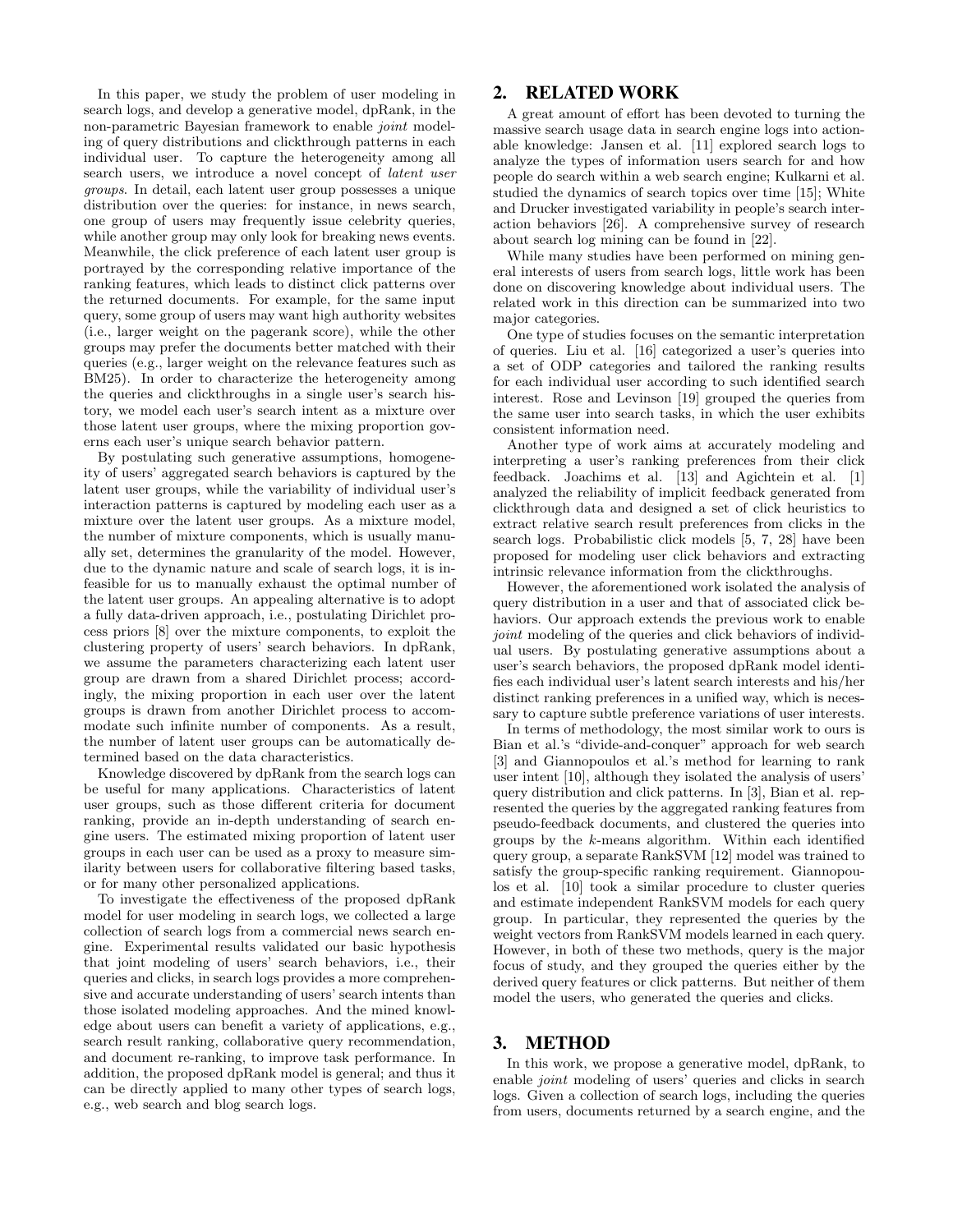corresponding clicks from the users, dpRank aims to identify each individual user's latent search interests and their distinct ranking preferences in a unified way. An efficient Markov chain Monte Carlo sampling algorithm is developed to estimate the posterior distribution of latent variables in the proposed dpRank model.

# 3.1 Problem Definition

Denote a collection of users as  $U = \{u_1, u_2, \dots, u_n\}$  in the given search log data, in which each user *u<sup>i</sup>* is associated with a set of queries  $Q^{u_i} = \{q_1^{u_i}, q_2^{u_i}, \dots, q_m^{u_i}\}$ . Each query  $q_j^{u_i}$ is represented by a *T*-dimensional vector of query features, e.g., query length and query frequency in the collection; and  $q_j^{u_i}$  is associated with a list of retrieved documents together with user clicks  $D_j^{u_i} = \{ (d_{j1}^{u_i}, y_{j1}^{u_i}), (d_{j2}^{u_i}, y_{j2}^{u_i}), \dots, (d_{jl}^{u_i}, y_{jl}^{u_i}) \},$ where  $d_{jl}^{u_i}$  is a *V*-dimensional vector of ranking features describing the relevance quality of document  $d_{jl}^{u_i}$  to query  $q_j^{u_i}$ , and  $y_{jl}^{u_i}$  indicates if the document  $d_{jl}^{u_i}$  is clicked by user  $u_i$ (e.g., 1 for the clicked documents and 0 for the skipped ones).

The problem of user modeling in search log data is to characterize different users' search intents by analyzing the association patterns of their issued queries and corresponding clicks. Using the language of probabilistic models, one needs to estimate the joint distribution of queries and click preferences in user *u*, i.e., *p*(*Q, D, u*). In-depth knowledge about individual users can then be discovered by posterior inference on various conditional distributions. For example,  $p(Q|u)$  reveals a user's search interest via his/her query distribution; and  $p(D|Q, u)$  reflects a user's unique ranking preferences over the returned documents.

#### 3.2 Generative Story in dpRank

The basic idea behind the proposed dpRank model is to define the joint probability  $p(Q, D, u)$  in a generative way. To model the diversity among different users' search interests (i.e., heterogeneity among the distribution of queries) and ranking preferences (i.e., heterogeneity among users' clicks in search engine returned documents), we introduce the concept of latent user groups. We assume that to issue a query to the search engine, the user would first select a particular user group he/she belongs to, from which he/she wound then pick a query according to its generation probability within this group. Once the search engine returns a list of documents for the input query, the user will carefully examine those documents, and selectively click the ones that match his/her result preferences for this type of queries specified in the latent user group. As a result, by modeling each individual user's search intents as a mixture over those latent user groups, patterns of users' search behaviors can be automatically identified.

# 3.3 User Modeling via dpRank

In dpRank, each latent user group indexed by *c* refers to a homogeneous generative model for  $p(q, D)$ . Within the user group *c*, we employ a *T*-dimensional multivariate Normal distribution to model the generation of queries, i.e.,  $p(q_j^{u_i}) \sim N(\mu_c, \sigma_c^2 \mathbf{I})$ , where we assume a diagonal covariance matrix. It is known that users' clicks may be biased by the displayed ranking positions [5, 7, 28], but the relative preferences of clicked documents over skipped ones are reasonably accurate [1, 13]. Therefore, to learn a user's result ranking preference reflected in his/her clicks, we employ a pairwise preference model on the returned document list, i.e.,  $p(D_j^{u_i} | q_j^{u_i}) = \prod_{y_{j_s}^{u_i} > y_{jt}^{u_i}} p(y_{js}^{u_i} > y_{jt}^{u_i} | d_{js}^{u_i}, d_{jt}^{u_i}).$  Specifi-



**Figure 1: Graphical model representation of dpRank. Light circles denote the latent random variables, and shadow circles denote the observed random variables. The outer plate indexed by** *U* **denotes the users in the given search log, the in**ner plated indexed by  $Q^U$  denotes the queries and **the associated documents and clicks from user** *u***, and the upper plate denotes the parameters for the countably infinite number of latent user groups in the collection.**

cally, we use a logistic function to model such pairwise ranking preferences as,

$$
p(y_{js}^{u_i} > y_{jt}^{u_i} | d_{js}^{u_i}, d_{jt}^{u_i}, \beta_c) = \frac{1}{1 + \exp\left(-\beta_c^{\mathrm{T}}(d_{js}^{u_i} - d_{jt}^{u_i})\right)} \tag{1}
$$

where  $\beta_c$  is a *V*-dimensional weight vector indicating the relative importance of ranking features in latent group *c*.

Based on these specifications, each latent user group can be fully characterized by a set of parameters,  $\theta_c = (\mu_c, \sigma_c^2, \beta_c)$ . The joint distribution of query  $q_j^{u_i}$  and corresponding clickthroughs in  $D_j^{u_i}$  is thus modeled as,

$$
p(q_j^{u_i}, D_j^{u_i}|\theta_c) = p(q_j^{u_i}|\mu_c, \sigma_c^2) \prod_{y_{js}^{u_i} > y_{jt}^{u_i}} p(y_{js}^{u_i} > y_{jt}^{u_i} | d_{js}^{u_i}, d_{jt}^{u_i}, \beta_c)
$$
\n(2)

given that they are generated from a particular user group *c*. Note that we do not model the generation of returned documents for query  $q_j^{u_i}$ , but just the corresponding click preferences conditioned on them, since the documents are returned by the search engine and thus are independent of the users given the query (i.e., without considering the personalization feature in search engines).

To construct a fully generative model, we need to specify the generation of the parameter  $\theta_c$  for each latent user group. In dpRank, in order to avoid manually specifying the configuration of  $\theta_c$ , e.g., how many unique  $\theta_c$  should be used for a given collection, we assume  $\theta_c$  itself is also a random variable and is drawn from a Dirichlet process (DP). A Dirichlet process  $DP(G_0, \alpha)$  with a base distribution  $G_0$ and a scaling parameter  $\alpha$  is a distribution over distributions [8]. An important feature of the DP is that draws from a DP often share some common values, and therefore naturally form clusters. The number of unique draws, i.e., the number of clusters, varies with respect to the data and therefore is random, instead of being pre-specified.

As a result, in dpRank, the global distribution of queries and corresponding clicks in a given collection of search logs distributes as a DP, and it can then be expressed using a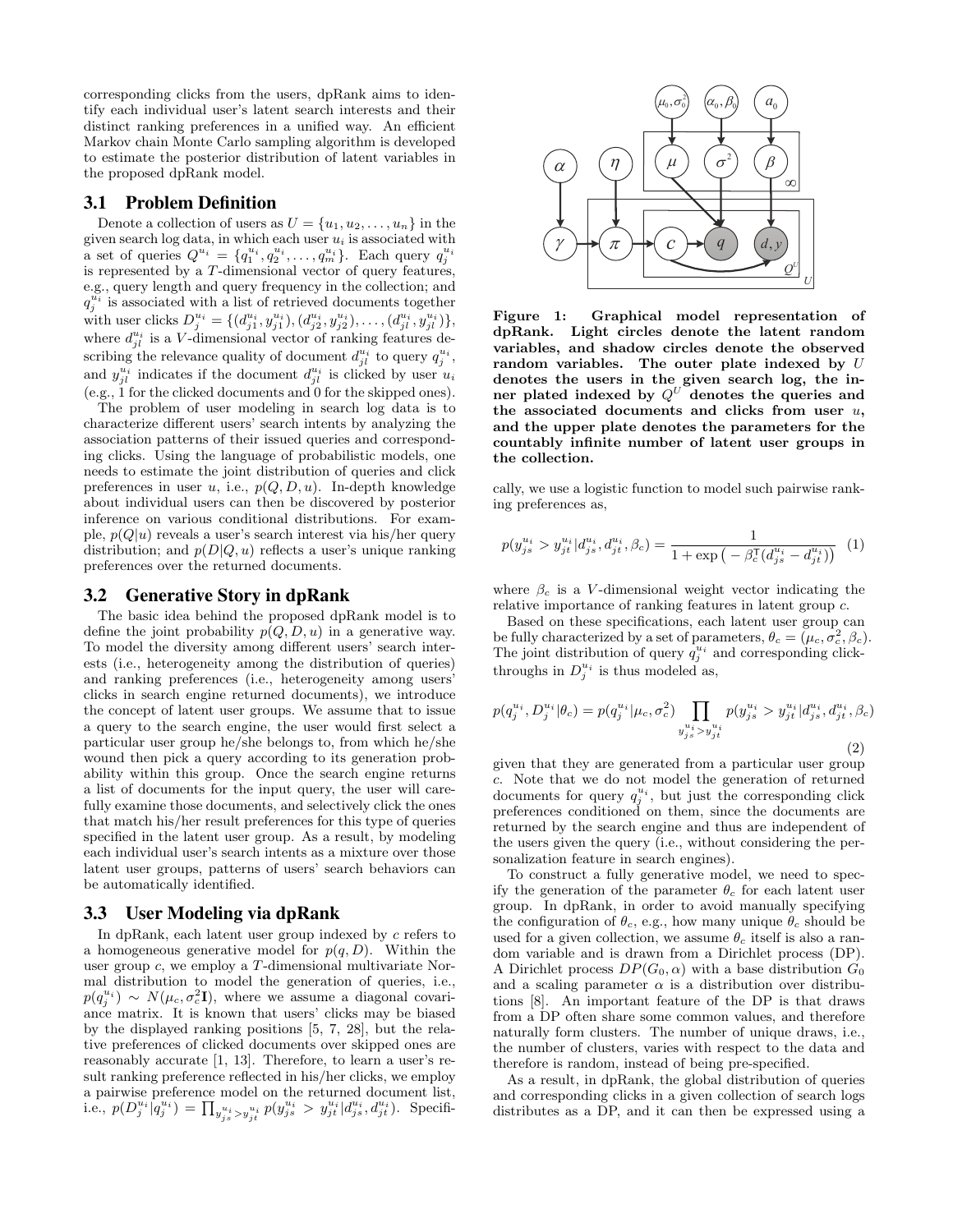stick-breaking representation [21]:

$$
p(Q^U, D^U) = \sum_{k=1}^{\infty} \gamma_k \delta_{\theta_k}
$$
 (3)

where  $\theta_k \sim G_0$ ,  $\delta_{\theta}$  is a distribution of  $(Q^U, D^U)$  concentrated at  $\theta$  and  $\gamma = (\gamma_k)_{k=1}^{\infty} \sim \text{Stick}(\alpha)$  represents the global distribution of mixture components in the whole collection. The stick-breaking process  $Stick(\alpha)$  for  $\gamma$  is defined as:  $\gamma'_{k} \sim Beta(1, \alpha), \gamma_{k} = \gamma'_{k} \prod_{t=1}^{k-1} (1 - \gamma'_{t})$ . Specifically, we further assume that each dimension of parameters for generating the query features, i.e.,  $(\mu_k, \sigma_k^2)$ , and each dimension of the linear weights for the ranking features, i.e.,  $\beta_k$ , are independently drawn from their corresponding prior distributions defined in *G*<sub>0</sub>: for  $t = 1...T$ ,  $\mu_{kt} \sim N(\mu_0, \sigma_0^2), 1/\sigma_{kt}^2 \sim$  $Gamma(\alpha_0, \beta_0)$  and for  $v = 1 \dots V$ ,  $\beta_{kv} \sim N(0, a_0^2)$ .

The global distribution defined in Eq (3) captures the homogeneity of users' search behaviors for the whole population (characterized by the group parameter  $\theta$ ), but tells us little about each individual user. Therefore, we need to inject the information about the variabilities of individual users to the dpRank model.

Because the global distribution defined in Eq (3) only has finite supports at the points of  $\theta = {\theta_k}_{k=1}^{|Q^U|}$ , the distribution of mixture components in each user will only have support at those points as well. Based on Eq (2), the joint probability of queries and clicks in user  $u_i$  can be naturally modeled as,

$$
p(q_j^{u_i}, D_j^{u_i}) = \sum_{k=1}^{\infty} \pi_{u_k k} p(q_j^{u_i}, D_j^{u_i} | \theta_k)
$$
 (4)

where  $\pi_{u_i} = (\pi_{u_i k})_{k=1}^{\infty} \sim DP(\gamma, \eta)$ , i.e., we introduce another layer of DP with the global proportion  $\gamma$  as the base distribution for modeling the mixing of latent user groups in each user.

The benefit of such an approach is two-fold. From a modeling aspect, this modeling approach reveals the information of users both at the aggregated level (i.e., the shared latent user groups) and also at the individual level (i.e., the userspecific mixing proportions). From a learning aspect, it allows information sharing across different users, and therefore makes learning more efficient.

Based on the above discussions, we can formalize the generation process of queries and clickthroughs in search logs defined in dpRank using the language of probabilistic graphical models in Figure 1.

# 3.4 Posterior Inference

To apply the proposed model for user modeling in search logs, we need to calculate the posterior distribution of latent variables. In dpRank, the latent variables of interest are:  $(\mu, \sigma^2)$  that characterize the generation of queries in a latent user group;  $\beta$  that depicts a user's relative emphasis over the ranking features in a latent user group; and  $\pi$  that profiles an individual user's search intent over the global latent user groups.

Following the sampling scheme proposed in [17, 25], we develop an efficient Markov chain Monte Carlo (MCMC) algorithm, or more precisely, a Gibbs sampler, to perform the posterior inference for dpRank. To facilitate later description of the employed sampling scheme, we assume that at a particular sampling step, there are in total *K* active components (i.e., components that associate with data instances), and by permuting the indices, we can index them from 1

to *K*. We define  $\gamma_e = 1 - \sum_{k=1}^K \gamma_k$  to be the total mixing proportion for the remaining inactive components.

The key to perform Gibbs sampling is to derive the full conditional distribution for each latent variable. In the following, we will discuss about detailed derivation of the conditional posterior distributions of interest.

• **Sampling**  $c_{uj}$ : Given user *u*, the conditional distribution of  $\mathbf{c}_u$  and  $\pi_u$  is given by

$$
p(\pi_u, \mathbf{c}_u | \gamma, \boldsymbol{\theta}, q^u, D^u, G_0, \alpha, \eta) \propto p(\pi_u | \gamma, \eta) \prod_j p(q_j^u, D_j^u | \theta_{c_{uj}}) p(c_{uj} | \pi_u)
$$
\n(5)

To sample the latent user group assignment *cuj* for a particular query  $q_j^u$  from user *u*, we can integrate over  $\pi_u$  in Eq (5) analytically because of the conjugacy between the Dirichlet distribution  $p(\pi_u | \gamma, \eta)$  and the multinomial distribution  $p(c_{uj} | \pi_u)$ , and get the conditional probability of  $c_{uj}$ given  $\gamma$  and  $\eta$  as:

$$
p(c_{uj}|\gamma,\eta) = \frac{\Gamma(\eta)}{\Gamma(\eta+m_u)} \prod_{k=1}^{K} \frac{\Gamma(\eta\gamma_k+m_{uk})}{\Gamma(\eta\gamma_k)}
$$
(6)

where  $m_u$  is the number of queries user *u* has and  $m_{uk}$  is the number of queries in user *u* assigned to group *k*.

As a result, the conditional probability of  $c_{uj} = k$  given query  $q_j^u$ , corresponding clicks in  $D_j^u$  and other latent variables is,

$$
p(c_{uj} = k|q_j^u, D_j^u, \boldsymbol{\theta}, \gamma, \eta) \propto (\eta \gamma_k + m_{uk}^{-uj}) p(q_j^u, D_j^u | \theta_k)
$$
 (7)

where *k* takes values in  $\{1, \ldots, K, e\}$ ,  $m_{uk}^{-uj}$  is the number of queries from user *u* assigned to group *k* except the current query  $q_j^u$ , and  $\theta_e$  is an auxiliary component drawn from the base distribution *G*0.

If the sampling result of *cuj* makes an active component associate with no observations, we need to remove it from the list of active components, set  $K = K - 1$  and update  $\gamma_e$ accordingly; and if the sampling result of  $c_{uj}$  is  $e$ , we need to append  $\theta_e$  to the list of active components, and draw a new global proportion  $\gamma_{K+1}$  for it. To achieve so, we sample  $b \sim Beta(1, \alpha)$  and set  $\gamma_{K+1} = b\gamma_e, \gamma_e = (1 - b)\gamma_e$ .

*•* **Sampling** *γ***:** Following the sampling scheme introduced in [25], we employ the same auxiliary variable method for sampling the global mixture proportion *γ*.

By expanding the ratios of Gamma functions in Eq (6) and including the Stick-breaking prior for  $\gamma$ , we get the posterior distribution for *γ* conditioned on the auxiliary variable **h** as:

$$
p(\gamma|\alpha, \mathbf{h}) \propto \gamma_e^{\alpha - 1} \prod_{k=1}^K \gamma_k^{\sum_{i=1}^n h_{u_i k} - 1}
$$
 (8)

where  $h_{u_i k}$  is a random variable based on the occurrence of group *k* in user  $u_i$ , which takes value from 1 to  $m_{u,k}$ . And the corresponding distribution of **h** given **c** and  $\gamma$  is,

$$
p(h_{u_i k} = h | \mathbf{c}, \gamma) \propto s(m_{u_i k}, h) (\eta \gamma_k)^h \tag{9}
$$

where  $s(m, h)$  is the unsigned Stirling numbers of the first kind.

Due to the conjugacy between  $\gamma$  and **c**, the posterior distribution of *γ* given **h** still follows a Dirichlet distribution with parameters of  $\alpha$  and **h** in Eq (8); and  $h_{u,k}$  acts as an estimated number of occurrence of group *k* in user *u<sup>i</sup>* in Eq (9) (more explanation of **h** can be found in [25]). Based on Eq (8) and Eq (9), iterative sampling between  $\gamma$  and **h** is performed to get the posterior samples for *γ*.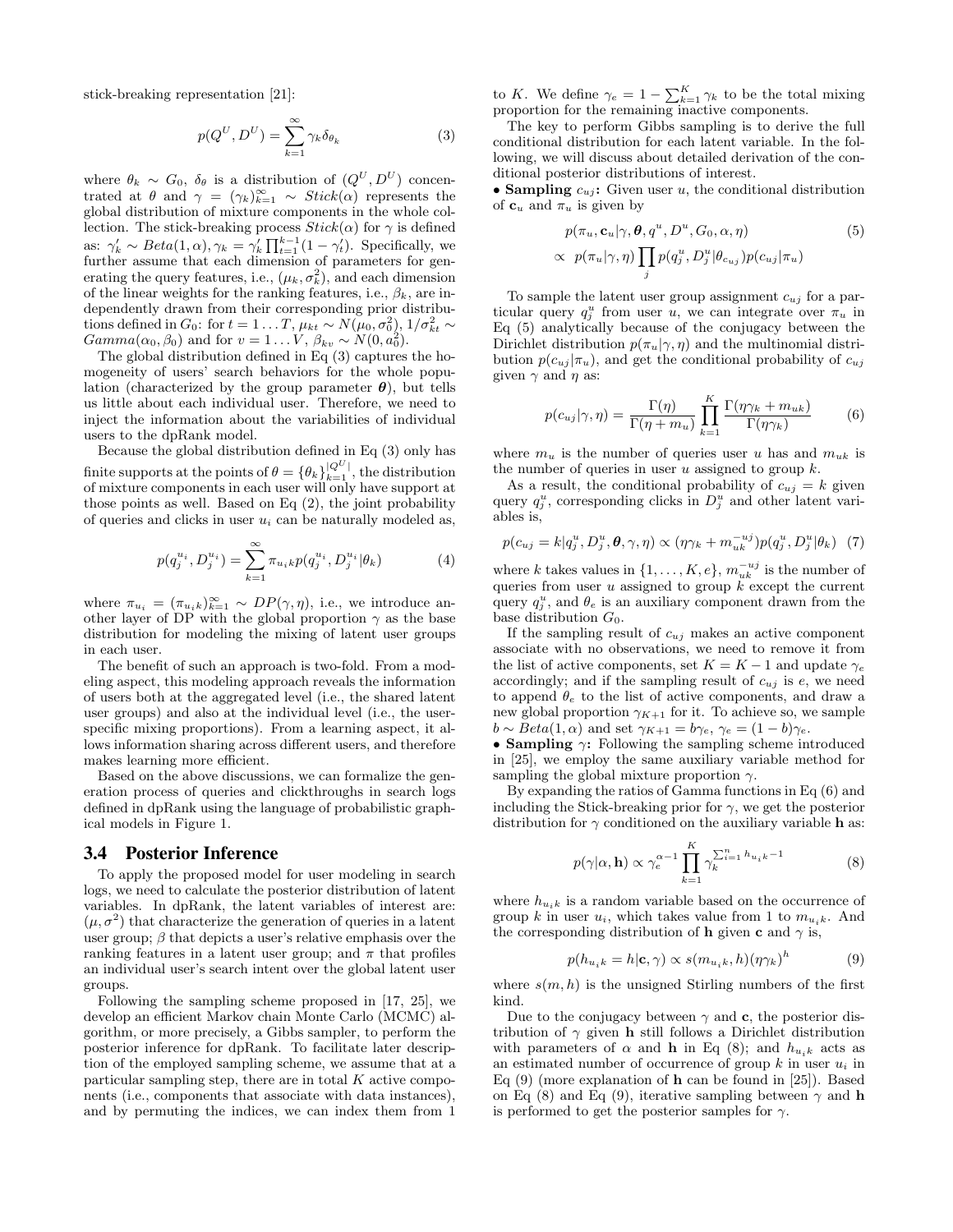*•* **Sampling** *θ***:** Conditioned on the group assignments **c** of all the users in the collection, the posterior distributions of *θ* are determined by the queries (from all users) assigned to each group, namely,

$$
p(\theta_k | \mathbf{c}, \mathbf{Q}, \mathbf{D}, G_0) \propto p(\theta_k | G_0) \prod_{c_j^u = k} p(q_j^u, D_j^u | \theta_k)
$$
 (10)

Because of the Normal-Normal and Normal-Gamma conjugacy, the posterior distributions for  $\mu_k$  and  $\sigma_k^2$  can be analytically calculated. Since we have assumed each dimension of  $\mu_k$  and  $\sigma_k$  is independently drawn from the priors, we can calculate the posteriors of them separately. To simplify the notations, we denote  $n_k$  as the total number of queries assigned to group *k* given **c**, and  $\lambda_{kt} = 1/\sigma_{kt}^2$ , i.e., the precision of a Normal distribution. As a result, we have,

$$
p(\mu_{kt}|\mathbf{c}, \mathbf{q}) = N(\mu_{n_k t}, \sigma_{n_k t}^2)
$$
 (11)

where  $\sigma_{n_k t}^2 = \frac{1}{\frac{n_k^2}{\sigma_{kt}^2} + \frac{1}{\sigma_0^2}}$ and  $\mu_{n_k t} = \sigma_{n_k t}^2 \left( \frac{\mu_0}{\sigma_0^2} + \frac{\sum_{c_j^u = k} q_{jt}^u}{\sigma_{kt}^2} \right)$ . And,

$$
p(\lambda_{kt}|\mathbf{c}, \mathbf{q}) = Gamma(\alpha_{n_k t}, \beta_{n_k t})
$$
 (12)

where  $\alpha_{n_k t} = \alpha_0 + \frac{n_k}{2}$  and  $\beta_{n_k t} = \beta_0 + \frac{1}{2} \sum_{c_j^u = k} (q_{jt}^u - \mu_{kt})^2$ .

Based on the posterior distributions specified in Eq (11) and Eq (12), iterative sampling is performed for the posterior update of  $\mu_k$  and  $\sigma_k^2$  in each user group.

However, because there is no proper conjugate prior for the linear weight  $\beta$  in the click preference modeling module as defined in Eq  $(1)$ , the posterior distribution of Eq  $(10)$ with respect to  $\beta$  cannot be analytically calculated. In this work, we appeal to the Metropolis Hasting sampling algorithm with Hamiltonian dynamics [18] to perform *β*'s posterior update. Briefly, this sampling scheme uses Hamiltonian dynamics to produce proposals for the Metropolis Hasting algorithm. Because the proposal is generated based on the gradient of energy function defined by the target distribution (as in Eq (10)), it provides faster exploration of the state space comparing to simple random-walk proposals.

*•* **Gibbs sampling procedure:** the Gibbs sampling for the proposed dpRank model can be performed by alternating the sampling steps for **c**,  $\gamma$  and  $\theta$  described above iteratively. We should note that the sampling of **c** is performed for every query from the users in the given collection, and the samplings of  $\gamma$  and  $\theta$  are performed for the whole collection given the newly updated latent user group assignments **c**. As an MCMC algorithm, samples from the sampling chain are usually correlated with nearby samples. To collect independent samples, we only kept the samples from every five iterations, i.e., thinning the sampling chain. Besides, samples from the beginning of the sampling chain (i.e., the burn-in period) may not accurately represent the desired distribution. We only kept the posterior samples after the burn-in period (in our experiment, we discarded the first 20% of samples).

# 3.5 Discussion

Compared to the two-step query-clustering-based ranking methods introduced in [3, 10], the proposed dpRank model is user-centric and for the first time enables the joint modeling of a user's search query distribution and corresponding click behaviors. As explicitly expressed in Eq (7), the assignment of latent user group for a particular query  $q^u$  in user *u* is determined by two factors: 1) the current proportion of the latent user groups in *u*; and 2) the likelihood of observing the given query and corresponding clicks in a candidate user

group. As a result, the chosen user group for query  $q^u$  in user *u* should not only well explain both of the query  $q^u$  and clicks in  $D^u$ , but also closely align with his/her general search interest, i.e., the proportion of user group assignments in his/her rest queries. In [3, 10], no user-specific information is considered for clustering the queries, and those clusterings are solely determined by either the queries or clickthrough patterns independently. In [3], only the characteristics of queries were modeled based on the derived query features. As a result, users who issued the same query but clicked on different documents will be assumed to have the same search intent and served with the same ranking result. In [10], to capture users' distinct click preferences, independent ranking models are estimated for each query. But the same user's click preference in different queries cannot be modeled, and sparsity becomes a serious issue for estimating ranking models in each individual query.

In dpRank, by inferring the posterior distribution of the latent variables in a given collection of search logs, important knowledge about a user's search intent can be discovered. First, the posterior distribution of parameter  $\theta = (\mu, \sigma^2, \beta)$ reveals the distribution of queries and clickthrough patterns in a particular user group. For instance, by analyzing  $\beta$ , we can understand users' relative emphasis of the ranking features in each user group. Based on such knowledge, we can directly influence the general ranking model training (e.g., create new ranking features for each user group) or estimate a separate ranking model if the ranking criterion in this specific group is very different from that in the global ranking model. Second, the posterior distribution of latent user group assignments in user *u*, i.e.,  $p(\pi_u | q^u, D^u, \gamma, \eta)$ , summarizes an individual user's search intent in history. This distribution can serve as a compact user profile for many personalized applications. For example, we can compute the similarity between users based on it for collaborative query recommendation and document re-ranking [20].

Besides, the proposed user modeling method can be flexibly applied in the real dynamic search environment, where new users or new queries keep emerging. As it is a Bayesian model, we do not need to re-estimate the model for the whole data set, but just to perform the posterior update discussed in Section 3.4 on the newly arrived data. This property renders dpRank a wider application scenario in practice.

# 4. EXPERIMENTAL RESULTS

To evaluate the proposed method for user modeling in search logs, we conducted experiments on a large-scale search log data set. First, we qualitatively demonstrated the knowledge discovered by dpRank from the search logs, e.g., distribution of queries in the identified user groups and the corresponding result ranking preferences. Then, we performed a series of quantitative evaluations to validate our main hypothesis in this work that joint modeling of users' search behaviors could provide a more comprehensive and accurate understanding of users' search intents than those isolated approaches in a variety of scenarios.

# 4.1 Data Set

A large set of search logs are collected from Yahoo! news search engine<sup>1</sup> in a two-months period, from late May to late July 2011. During this period, a subset of users are randomly selected and all their search activities are collected, including the anonymized user ID, query string, timestamp,

 $^{1}$ http://news.search.yahoo.com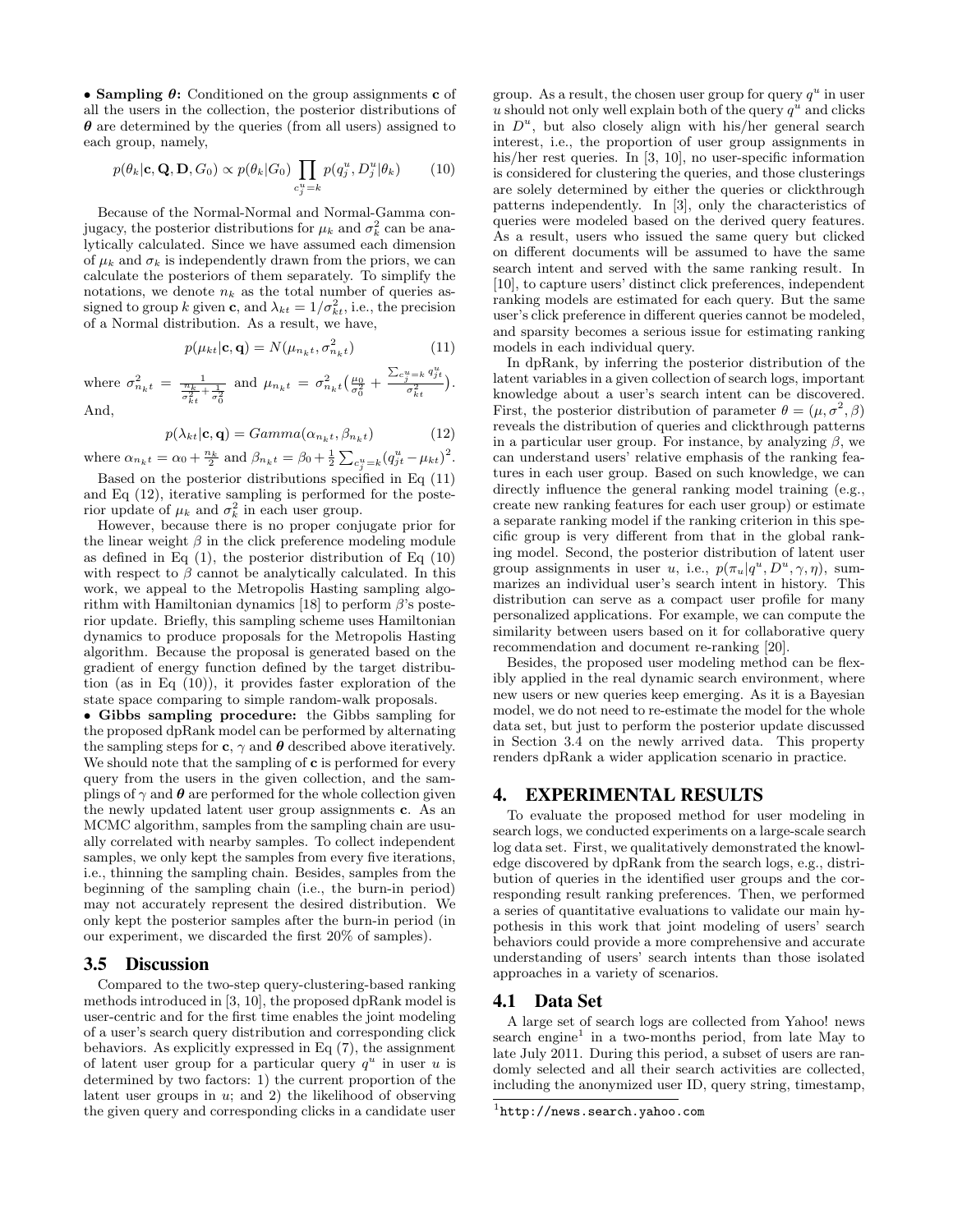top 10 returned documents and the corresponding user clicks. In this data set, each document is represented by 65 basic ranking features, such as document age, website authority, and query matching in document title and body.

Since we are modeling users in a per-user basis, we must ensure every user has his/her own training and testing queries in our evaluation. To achieve so, we ordered the queries in each user by their timestamps, and used the first 60% queries for training and the rest 40% for testing in each user.

Simple pre-processing is applied on this data set: 1) filter out the queries without clicks; 2) discard the users with less than two queries; 3) normalize the ranking features by their mean and standard deviation estimated in the training queries, i.e., *z*-score. After the pre-processing steps, there are 42,642 users with 288,786 queries selected in this collection, among which 189,757 queries are used for training and 99,029 queries for testing. The basic statistics about this evaluation search log set are summarized in Table 1.

**Table 1: Basic statistics of evaluation search log set.**

| $\#\text{user}$ | 42,642          | $\#\text{query}$ | 288,786          |
|-----------------|-----------------|------------------|------------------|
| $\#$ document   | 2,483,486       | query/user       | $6.77{\pm}6.21$  |
| click/query     | $1.22 \pm 0.57$ | $uni-user/query$ | $17.9 \pm 121.7$ |

However, in this data set, there is no predefined query feature. We appealed to the method proposed in [3] to create query features from the search engine returned documents. In detail, we computed the mean vector of ranking features in the documents associated with the given query as its query feature representation.

In dpRank, there is a set of hyper-parameters to be determined in the prior distribution *G*0. *Uninformative prior* is often used in Bayesian models when the number of observations is large. In our experiments, we found that the performance of dpRank was not sensitive to the setting of such hyper-parameters due to the large volume of observations we have. Therefore, in the following experiments, we fixed the hyper-parameters in *G*<sub>0</sub>:  $\mu_0 = 0, \sigma_0^2 = 0.5, \alpha_0 = 1.0,$  $\beta_0 = 0.5$ ,  $a_0 = 1.0$ ,  $\alpha = 1.0$ ,  $\eta = 0.1$ . And we set the total number of Gibbs sampling iterations to be 1000.

# 4.2 Qualitative Evaluation

The posterior distribution of latent variables in dpRank reveals in-depth knowledge about a user's information need buried in the search log data. In this experiment, we qualitatively illustrate some interesting findings from dpRank in our news search log data set.

By averaging the group assignment *c* for each training query *q* in the posterior samples, we can estimate the posterior distribution of queries within each user group as,

$$
p(q|c=k) \propto \sum_{s \in S'} \sum_{u \in U} \delta(c_{uq}^s = k)
$$
 (13)

where  $S'$  is a set of effective posterior samples and  $c_{uq}^s$  is the sampling result of group assignment for query *q* from user *u* in *s*-th effective sample. Because in dpRank the number of user groups might change during the sampling iterations (i.e., generating/removing groups), we only collected samples after the sampling chain is stabilized in this estimation.

From one run of Gibbs sampling, 47 different user groups were created for our training set. Due to space limit, in Table 2, we only list the top 5 most probable queries from 10 selected user groups. We reassigned the IDs of these selected groups in the table for illustration purpose.

**Table 2: Top 5 most probable queries under 10 selected latent user groups.**

|       | o                                                                                                    |
|-------|------------------------------------------------------------------------------------------------------|
| Group | Top Ranked Queries                                                                                   |
| 1     | iran, china, libya, vietnam, syria                                                                   |
| 2     | selena gomez, lady gaga, britney spears, jennifer<br>aniston, taylor swift                           |
| 3     | fake tupac story, pbs hackers, alaska earthquake,<br>southwest pilot, arizona wildfires              |
| 4     | joplin missing, apple icloud, sony hackers, google<br>subpoena, ford transmission                    |
| 5     | casey anthony trial, casey anthony jurors, casey<br>anthony, crude oil prices, air france flight 447 |
| 6     | tree of life, game of thrones, sonic the hedgehog,<br>world of warcraft, mtv awards 2011             |
| 7     | the titanic, the bachelorette, cars 2, hangover 2,<br>the voice                                      |
| 8     | los angeles lakers, arsenal football, the dark<br>knight rises, transformers 3, manchester united    |
| 9     | miami heat, los angeles lakers, liverpool football<br>club, arsenal football, nfl lockout            |
| 10    | today in history, nascar 2011 schedule, today<br>history, this day in history                        |

As shown in Table 2, the query distributions in the automatically identified user groups are quite meaningful. The queries in groups 1 and 2 are mostly the names of countries and celebrities. Those queries account for the users' constant interest of obtaining the latest update about these countries and celebrities over time. The queries in groups 3 to 5 are mainly for breaking news events in the summer of 2011, e.g., "alaska earthquake" and "casey anthony trial." Queries in groups 6 and 7 are entertainment-focused, and those in groups 8 and 9 are sports related. We should note that we did not utilize any external knowledge, e.g., entity lexicon or taxonomy, about the queries in our query feature representation, but the proposed model automatically discovered such meaningful association among the queries by exploring the users' search behaviors.

One thing we want to emphasize is that the query distribution within each user group as illustrated in Table 2 is not solely determined by the query features, but also governed by the users' click preferences. Therefore, it is interesting to further investigate how different the users' ranking preferences are in those seemly distinct groups. In dpRank, the posterior distribution of linear weight *β* reflects a user's relative emphasis over the ranking features, and thus can be used to analyze users' ranking preferences in each group. In Figure 2, we visualized the corresponding posterior mean of *β*s from the same user groups as shown in Table 2. For comparison purpose, we also included the linear weights estimated by a globally trained RankSVM model and named it as Group 0. To make the scale of those linear weights comparable across different groups, we followed the approach used in [10] to normalize the weight vectors by  $l_2$  norm. After normalization, we computed the variance in the linear weights of those features across different groups and selected the top 20 features with the largest variance for illustration. In particular, the first 4 features in the figure are *document age*, *query match in title*, *proximity in title*, and *site authority*.

Comparing to the globally estimated feature weights, users in different groups exhibit distinct ranking requirements. The users belonging to groups 1, 2, 8 and 9 highly emphasize the freshness quality of the returned documents, i.e., document age. And for those in groups 4, 5 and 6, they not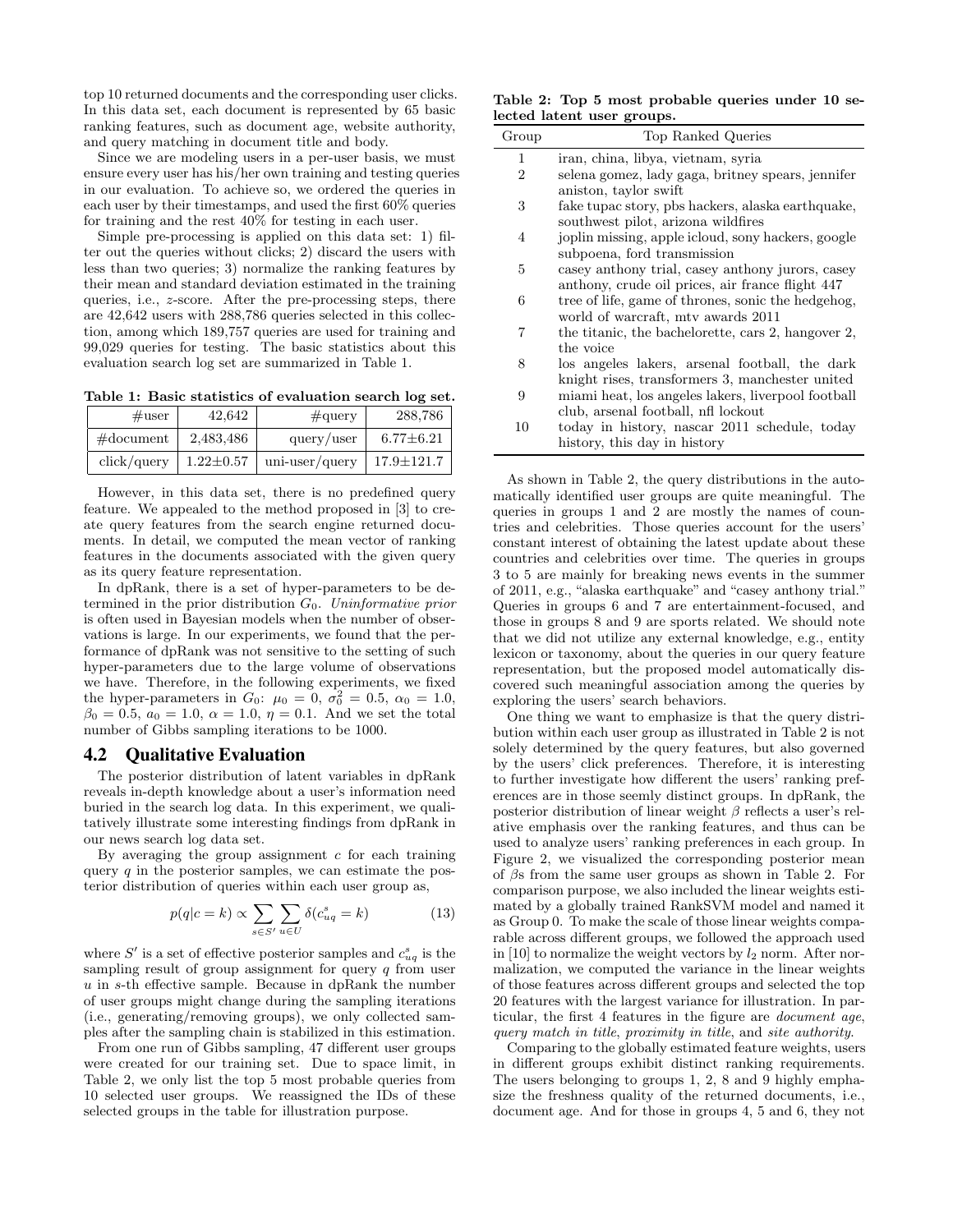

**Figure 2: Heat map visualization of 20 selected feature weights in 11 different user groups (including a global RankSVM as group 0). Features are ordered by the variance of the estimated weights across different groups in descending order.**

only prefer the latest news reports, but also emphasize the relevance quality of the documents, i.e., higher weight on query document matching. One interesting group of users identified by dpRank is group 10: they repeatedly issued the queries of "today in history." They did not mind the freshness of results, but stressed the query-document matching quality and site authority. In this sense, their search intent is more like navigational web search, rather than news search.

From the above results, it is evident that users' search intents are distinct, and dpRank captures such diversity and properly groups them by jointly modeling the users' issued queries and corresponding clicks in the search logs.

#### 4.3 Quantitative Evaluation

In this section, we performed quantitative evaluation to test the main hypothesis in our work: the joint modeling of users' queries and clicks is better than those isolated modeling approaches. To test this, we compared our dpRank model with several state-of-the-art methods, which take separated steps for modeling the queries and clicks in the search logs, on the tasks of document ranking, collaborative query recommendation and document re-ranking.

Due to the randomness of sampling-based inference, the performance of dpRank varies across different runs of Gibbs sampler. In the following experiments, we report the average performance of dpRank over 5 different runs of sampling.

#### *4.3.1 Baselines*

As we discussed in Section 2, the two query-clusteringbased ranking approaches [3, 10] analyzed the queries and clicks in an isolated manner. To test our hypothesis, we employed them as our major baselines for comparison.

Bian et al. proposed Topical RankSVM (TRSVM) for separating the training corpus into query-specific groups [3]. RankSVM models are trained on each of the identified groups. In TRSVM, *k*-means algorithm is used to cluster queries into groups based on the aggregated ranking features from pseudo-feedback documents for each query. In addition, to incorporate the knowledge of feature's importance in ranking, they weighted each dimension of query features by the weight vector from a global RankSVM model. To predict the ranking scores of documents in a new query, they assembled the independent RankSVM models' output by,

$$
f(q,d) = \sum_{k=1}^{K} p(c=k|q) f_k(d)
$$
 (14)

where  $f_k(d)$  is the output of RankSVM in the *k*-th group. The ensemble weight  $p(c = k|q)$  is calculated by  $p(c = k|q) \propto$  $\exp(-||q - \bar{q}_k||^2)$ , in which  $\bar{q}_k$  is the mean feature vector of cluster *k* given by the *k*-means algorithm.

Giannopoulos et al. performed similar procedures to cluster queries and estimate RankSVM models for each query group [10]. But they represented queries by the linear weights from RankSVM models learned in each query, and assumed it reflected users' search intents. We will refer to this method as Intent RankSVM (IRSVM). In the original IRSVM, the ensemble weight  $p(c = k|q)$  for a new testing query is estimated by the assignments of query groups in its similar training queries. But the authors did not clearly explain how to define such similarity between queries, and whether the model's performance is sensitive to such similarity metric. In our experiment, we estimated this ensemble weight by averaging the query group assignments in the same user's training queries,

$$
p(c = k|u) \propto \sum_{q} \delta(c_{uq} = k)
$$
 (15)

We randomly sampled 20% training queries and performed 5-fold cross-validation to select the best performing cluster size *K* in TRSVM and IRSVM (according to MAP metric for document ranking). As a result, we fixed *K* in TRSVM and IRSVM to be 30 and 20 in the following experiments.

#### *4.3.2 Document Ranking*

In dpRank, a document's ranking score **s** for a given query in user group *c* can be calculated by the inner product between the linear weight vector *β<sup>c</sup>* and document's ranking features, i.e.,  $\mathbf{s}(q_j^u, d_{jt}^{\overline{u}}|c) = \beta_c^{\mathsf{T}} d_{jt}^{\overline{u}}$ . To rank documents for a testing query, we can compute the expectation of document  $d_{jt}^u$ 's ranking score **s** for query  $q_j^u$  in user *u*, and order the documents by the descending order of such scores,

$$
\mathbf{s}(d_{jt}^u, q_j^u) = \frac{1}{|S|} \sum_{s \in S} \sum_k p(c^{(s)} = k | q^u) \beta_k^{(s) \mathsf{T}} d_{jt}^u \tag{16}
$$

where *S* is a set of posterior samples for the testing query  $q_j^u$  after burn-in period; the group index *k* takes value in  $\{1, \ldots, K^{(s)}, e\}$ , and  $K^{(s)}$  is the number of active groups in the s-th sample; and  $p(c^{(s)} = k|q^u) \propto p(q^u|\mu_k^{(s)}, \sigma_k^{(s)2})p(c^{(s)} =$  $k|\pi_u^{(s)}\rangle$  is the posterior group assignment for the new query  $q_j^u$  estimated by the *s*-th sample.

We also included two standard baselines for comparison: 1) a global RankSVM model is estimated based on all the training queries; 2) a set of independent RankSVM models are estimated for each user based on his/her own training queries, and applied to their testing queries accordingly. We named these two baselines as GRSVM and URSVM.

To quantitatively compare different models' ranking performance, we employed a set of standard IR evaluation metrics: by treating all the clicked documents as relevant, we calculated Mean Average Precision (MAP), Precision at 1 (P@1), Precision at 3 (P@3) and Mean Reciprocal Rank (MRR). Definitions of these metrics can be found in [2].

The ranking performance of different models is listed in Table 3, in which the proposed dpRank outperformed all the baseline methods. As we have demonstrated in Section 4.2, users' search intents are diverse, the global ranking model, i.e., GRSVM, failed to satisfy such divergent ranking requirements by using the one-size-fits-all ranking strategy. On the other hand, estimating separate ranking models for each individual user did not work as well. Because of the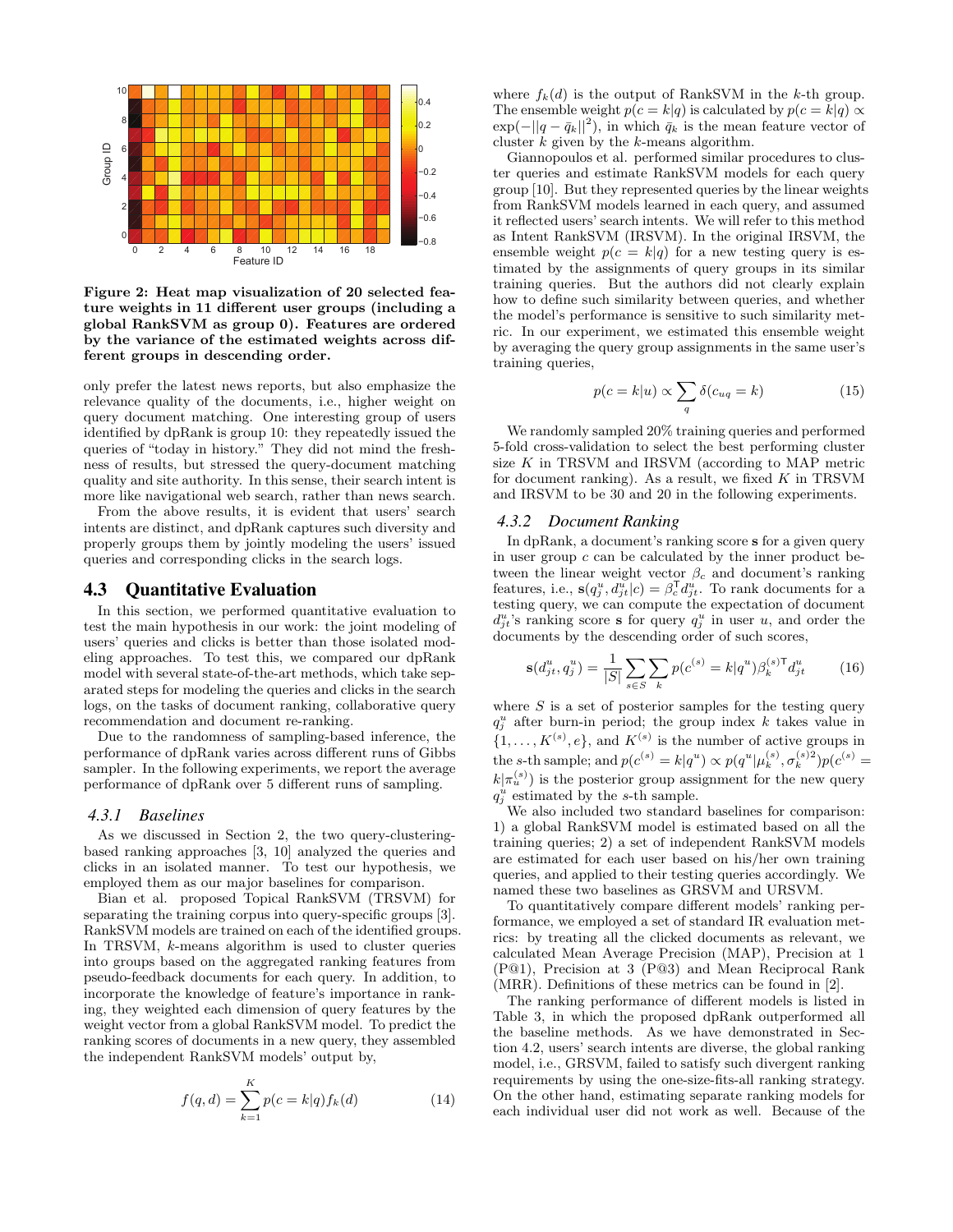**Table 3: Comparison of ranking performance.**

|                       | MAP       | P@1       | P@3       | MRR       |
|-----------------------|-----------|-----------|-----------|-----------|
| <b>URSVM</b>          | 0.4865    | 0.2979    | 0.2195    | 0.5010    |
| <b>GRSVM</b>          | 0.6161    | 0.4464    | 0.2826    | 0.6315    |
| <b>TRSVM</b>          | 0.6223    | 0.4585    | 0.2825    | 0.6378    |
| <b>IRSVM</b>          | 0.6165    | 0.4492    | 0.2814    | 0.6318    |
| $d$ <sub>p</sub> Rank | $0.6424*$ | $0.4854*$ | $0.2897*$ | $0.6578*$ |

*∗ p*-value*<*0.05 under paired t-test against TRSVM

sparsity of training queries in each user (on average each user only has 4 training queries in this data set), URSVM cannot get accurate estimation of model parameters. For the same reason, IRSVM did not perform well either, since it depends on the ranking models estimated on each single query to perform the grouping. TRSVM and dpRank addressed the problems of diversity and sparsity by clustering the queries/users. But in TRSVM no user-related information is explored in query clustering, and thus the same queries from users with distinct ranking preferences will be ranked in the same way. dpRank solves this limitation by jointly exploring user-specific heterogeneity in their search behaviors (as shown in Eq (7)), which provides more accurate ranking for each individual user.

As having been demonstrated in Table 3, dpRank alone can already provide promising ranking performance. We want to further explore the merit of such joint modeling approach in helping general ranking model training. In this experiment, we chose LambdaMART [27] as our base ranking model. LambdaMART is one of the best performing learning-to-rank algorithms [4], which estimates a set of boosted regression trees to directly optimize IR-related metrics, e.g., MAP or MRR.

A set of additional ranking features are created based on dpRank's output for all the query-document pairs in the collection. In detail, beside the dpRank's output ranking score for a particular query-document pair (as defined in Eq (16)), we also treated the product of a document's predicted ranking score  $\mathbf{s}(q_j^u, d_{jt}^u | c)$  in each user group and the corresponding posterior weight of this group inferred in the given query as a new ranking feature:

$$
\tilde{f}_k(d_{jt}^u, q_j^u) \triangleq \frac{1}{|S'|} \sum_{s \in S'} p(c^{(s)} = k | q^u) \beta_k^{(s) \mathsf{T}} d_{jt}^u \tag{17}
$$

where  $p(c^{(s)} = k|q^u)$  is the group assignment solely estimated on query  $q^u$  (the same as in Eq (16)) and  $S'$  is a set of effective posterior samples collected in the same way as in Eq (13) to avoid the change of number of user groups during Gibbs sampling. As a result,  $K + 1$  additional ranking features are introduced by dpRank. We did not include the auxiliary user group  $\theta_e$ , because its prediction is random across different documents.

Similar procedures can be applied to TRSVM and IRSVM to extract corresponding ranking features. We computed the new query-group-based ranking features by,

$$
\tilde{f}_k(d_{jt}^u, q_j^u) \triangleq p(c = k|q_j^u) f_k(d_{jt})
$$
\n(18)

where  $f_k(d_{jt})$  and  $p(c = k|q_j^u)$  are RankSVM's output and the ensemble weight as defined in TRSVM and IRSVM.

These newly introduced ranking features are appended to the original 65 relevance-driven ranking features, and fed into LambdaMART together. We used the implementation in RankLib [6] with the default parameter settings (500 regression trees with 20 nodes in each tree), and MAP was

**Table 4: Comparison of LambdaMART performance with ranking features derived by different methods.**

| Features         | MAP       | P@1    | P@3       | MR.R.     |
|------------------|-----------|--------|-----------|-----------|
| original         | 0.6643    | 0.5142 | 0.2975    | 0.6797    |
| $+TRSVM$         | 0.6620    | 0.5108 | 0.2974    | 0.6774    |
| $+$ IRSVM        | 0.6361    | 0.4767 | 0.2872    | 0.6516    |
| $+\text{dpRank}$ | $0.6696*$ | 0.5212 | $0.2989*$ | $0.6833*$ |

*∗ p*-value*<*0.05 under paired t-test against original

chosen to be optimized during training. To avoid overfitting, we held out 25% training queries as validation set, and applied the best performing model from validation set to the testing queries. The ranking performance of LambdaMART with different features is shown in Table 4.

As we can notice in the results, only the features generated by dpRank improved LambdaMART's ranking performance against the original features. To investigate the contribution of the new features introduced by dpRank, we computed the relative feature importance in the estimated LambdaMART model according to the method used in [14]. The top 10 important features are listed in Table 5. The most important feature selected by LambdaMART is dpRank's predicted document ranking score, which has already been proved to be highly correlated with users' click preferences by the results shown in Table 3. In addition, many features newly derived by dpRank were also considered as important, i.e., predicted document ranking score in different clusters, which correspond to coherent user groups, e.g., those who keep searching for celebrity or breaking news. As a result, the features from dpRank provide informative signals about each user's search intents and unique ranking preferences that enhance LambdaMART.

**Table 5: Relative feature importance determined by** LambdaMART.

| Feature              | Relative Importance |
|----------------------|---------------------|
| dpRank-score         | 1.000               |
| $c_{12}$ -score      | 0.464               |
| $c_0$ -score         | 0.250               |
| query match in body  | 0.235               |
| document age         | 0.228               |
| perplexity in body   | 0.221               |
| $c_{13}$ -score      | 0.220               |
| $c_4$ -score         | 0.163               |
| query match in title | 0.141               |
| site authority       | 0.135               |

#### *4.3.3 Collaborative Filtering*

The distribution of user group assignment  $\pi_u$  in each user naturally serves as a profile of user's search intent. It can be used as a proxy to measure similarity between the users. To study the quality of such user profile generated by our join modeling approach, we test it in the applications of collaborative query recommendation and document re-ranking.

The basic idea of collaborative filtering based method is to promote the items from users who share similar interest as the target user [20]. Therefore, the quality of employed similarity metric between users is crucial for this type of algorithms. In dpRank, we defined user similarity based on the posterior distribution of  $\pi_u$  as,

$$
sim(u_i, u_j) = 1 - \frac{1}{2} \left[ KL(\pi_{u_i} || \pi_{u_j}) + KL(\pi_{u_j} || \pi_{u_i}) \right] \tag{19}
$$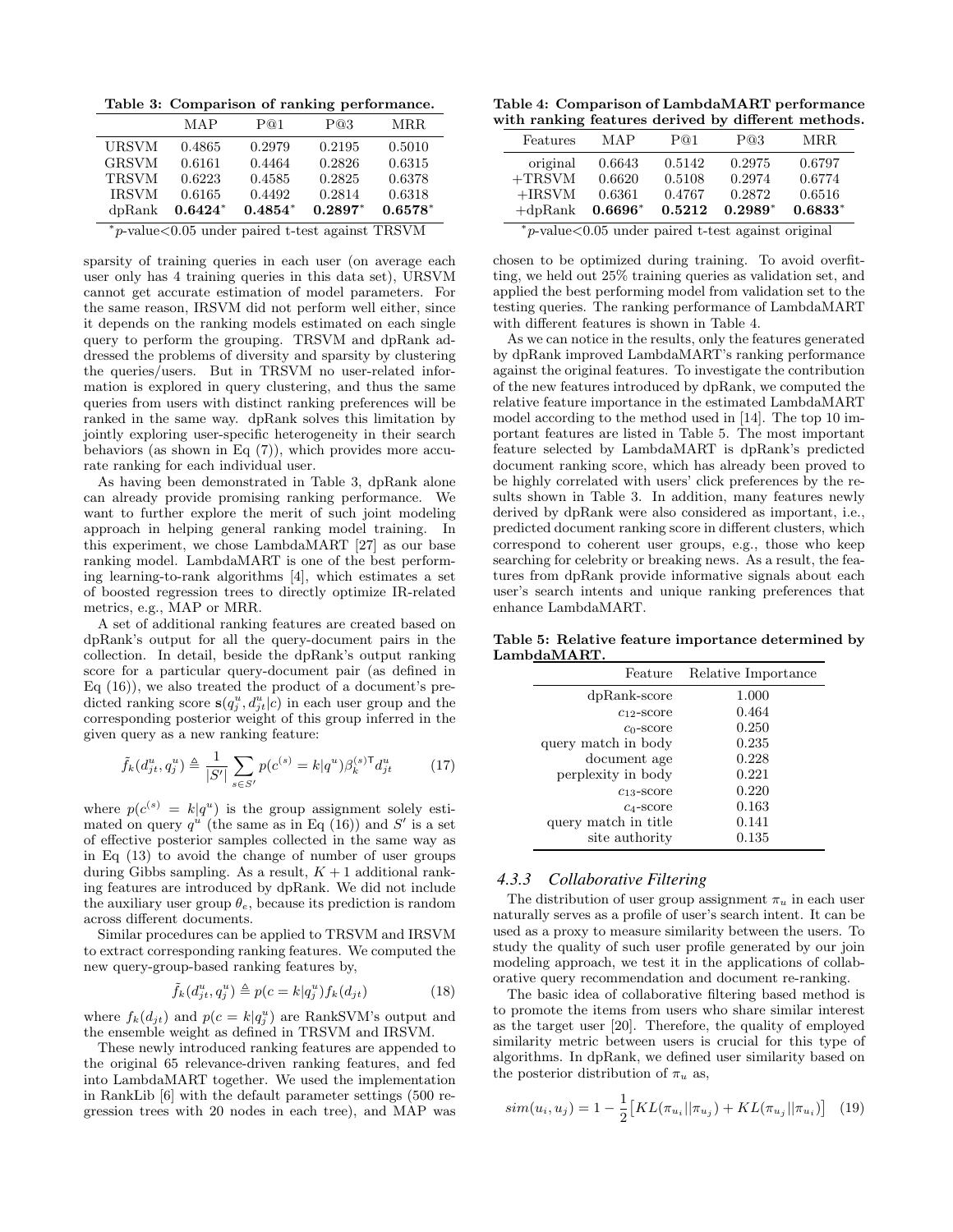

**Figure 3: Comparison of collaborative query recommendation performance.**

No user profiles can be directly extracted from TRSVM or IRSVM, because neither of them explicitly model the individual users. To make them applicable in this experiment, we used the same approach defined in Eq (15) to estimate the proportion of query groups in each user as his/her profile. In addition, we smoothed the estimation in Eq (15) by the global query group distributions in TRSVM and IRSVM to avoid zero probabilities. Based on this derived user profile, similarity between users is computed in the same way as defined in Eq (19) for TRSVM and IRSVM.

*•* **Collaborative Query Recommendation.** A good user profile for query recommendation should capture a user's specific search interest. To perform collaborative query recommendation, we calculated the weighted frequency of a candidate query in the *M* most similar users of the target user *u*, and selected the top 10 queries as recommendation. In detail, we only used the testing queries in each user for recommendation, since the training queries have already been used for creating the user's profile. Each candidate query *q*'s recommendation score in user *u* is computed as,

$$
r(q, u) = \sum_{u_i \in N(u, M)} sim(u, u_i) \delta(q, u_i)
$$
 (20)

where  $N(u, M)$  is the set of M most similar users to the target user *u*, and  $\delta(q, u_i) = 1$  if the candidate query *q* occurs in *ui*'s testing query set.

In addition, we included a baseline method that only uses the vector of queries from a user's training query set as user profile. The similarity between users was measured by the cosine similarity between the query vectors of two users. We named this baseline as QuerySim.

To evaluate the recommendation performance, we treated the testing queries in the target user as relevant, and computed Recall (percentage of relevant queries occurred in the recommendation query set) and MRR as the performance metrics. We did not measure the precision of recommended queries, because in our setting it is uncertain whether the users did not like the recommended query or they just did not know about it when they did the search.

We varied the setting of *M* from 10 to 100 and summarized different methods' performance in Figure 3.

The user profile generated by dpRank outperformed those from TRSVM and IRSVM, because neither of these baselines explicitly model the distribution of queries in different users; but it was worse than QuerySim. We examined the recommendation results and found that a large portion of users tend to repeat their queries over time, e.g., celebrity queries. QuerySim captured such property by directly exploring a user's issued queries in history; while the granularity of profiles generated by dpRank is too coarse to capture such details of a user's search interest (user-group level v.s.

**Table 6: Query recommendation performance with combined user profile (M=100).**

|                        | Recall <sup>@10</sup> | MRR@10    |
|------------------------|-----------------------|-----------|
| QuerySim               | 0.2929                | 0.1991    |
| $\rm{Query Sim+TRSVM}$ | 0.3133                | 0.2262    |
| QuerySim+IRSVM         | 0.2763                | 0.2001    |
| $QuerySim + dpRank$    | $0.3280*$             | $0.2365*$ |

*∗ p*-value*<*0.05 under paired t-test against QuerySim

query level). However, because QuerySim relies on strictly query matching for measuring user similarities, its coverage is limited: it cannot align the users with too few queries or those who shared the same search interest but issued different queries (e.g., vocabulary gap).

Since dpRank does not suffer from such a coverage issue as QuerySim, it would be beneficial to take advantage of both types of profiles for better query recommendation performance. In Table 6, we list the recommendation performance given by the combined user profiles with  $M = 100$ . In particular, we linearly interpolated the similarity scores given by dpRank and QuerySim, and gave QuerySim a higher weight (0.8 versus 0.2) due to the scale difference between cosine similarity and KL distance. We applied similar procedures on TRSVM and IRSVM for comparison purpose.

We can find that by combining the profiles from QuerySim all the model-based profiles, i.e., those generated by TRSVM, IRSVM and dpRank, achieved improved recommendation performance. And the combined profiles from TRSVM and dpRank further outperformed QuerySim profiles, and between them dpRank got better improvement.

*•* **Collaborative Document Re-ranking.** An effective user profile for collaborative document re-ranking should precisely reflect a user's result ranking preference. Similar procedure as we used in collaborative query recommendation can be applied here: given a list of documents ordered by a global ranking model, we promote the documents that have been clicked by the users who share similar profile as the target user. In particular, we define the collaborative ranking score for document *d* under query *q* in user *u* as,

$$
r(d, q, u) = \sum_{u_i \in N(u, M)} sim(u, u_i) \delta(d, q, u_i)
$$
 (21)

where  $\delta(d, q, u_i) = 1$  if user  $u_i$  has clicked document *d* under query *q*.

The re-ranking procedure is performed as follows: given a list of documents ordered by a global model, we give extra credit to the documents that have been clicked by the target user's most similar peers  $(u_i \in N(u, M))$  according to the score defined in Eq (21); for documents that have not been clicked by the target user's peers, we will keep their original ranking. For the same consideration as in the collaborative query recommendation, we only performed such re-ranking in each user's testing queries.

In this experiment, we also included a simple baseline method by re-ranking the documents according to its clickthrough rate (CTR) in all the users *except* the target user. We named this method as GlobalCTR.

Table 7 lists the re-ranking performance based on different user profiles, where the global ranking order is given by GRSVM and we computed the recommendation score in 100 most similar users, i.e.,  $M = 100$  in  $N(u, M)$ .

The profile generated by the user's queries in history (i.e., QuerySim) performed much worse than the simple GlobalCTR baseline. This result validates our hypothesis that